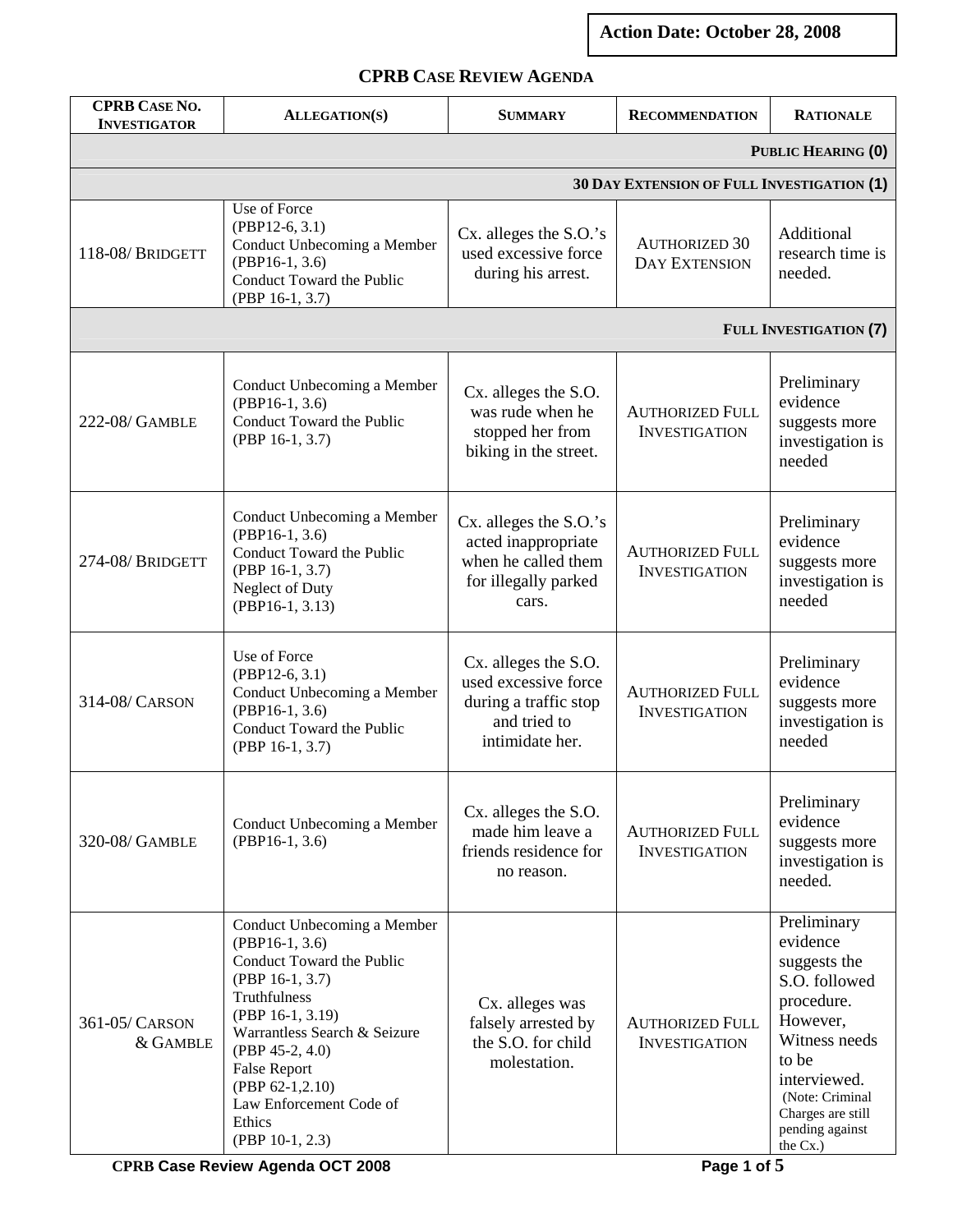| <b>CPRB CASE NO.</b><br><b>INVESTIGATOR</b> | <b>ALLEGATION(S)</b>                                                                                                                                                                                                                        | <b>SUMMARY</b>                                                                                                                                  | <b>RECOMMENDATION</b>                                    | <b>RATIONALE</b>                                                                                |
|---------------------------------------------|---------------------------------------------------------------------------------------------------------------------------------------------------------------------------------------------------------------------------------------------|-------------------------------------------------------------------------------------------------------------------------------------------------|----------------------------------------------------------|-------------------------------------------------------------------------------------------------|
| 213-08/ GAMBLE                              | Conduct Unbecoming a Member<br>$(PBP16-1, 3.6)$<br>Conduct Toward the Public<br>(PBP 16-1, 3.7)<br>Incompetence<br>(PBP 16-1, 3.12)                                                                                                         | Cx. alleges the S.O.<br>cited him for selling<br>baseball tickets in a<br>non selling zone,<br>when he should have<br>been issued a<br>warning. | <b>AUTHORIZED</b><br><b>FULL</b><br><b>INVESTIGATION</b> | Preliminary<br>evidence<br>suggests more<br>investigation is<br>needed.                         |
| 260-08/ GAMBLE &<br><b>CARSON</b>           | Conduct Unbecoming a Member<br>$(PBP16-1, 3.6)$<br>Conduct Toward the Public<br>$(PBP 16-1, 3.7)$<br>Incompetence<br>(PBP 16-1, 3.12)<br>Neglect of Duty<br>$(PBP16-1, 3.13)$<br>Response to Calls of Serious<br>Nature<br>(PBP 40-10, 5.1) | Cx. alleges the S.O.<br>refused to get him<br>medical treatment.                                                                                | <b>AUTHORIZED FULL</b><br><b>INVESTIGATION</b>           | Preliminary<br>evidence<br>suggests more<br>investigation is<br>needed.                         |
| DISMISSAL (17)                              |                                                                                                                                                                                                                                             |                                                                                                                                                 |                                                          |                                                                                                 |
|                                             |                                                                                                                                                                                                                                             |                                                                                                                                                 |                                                          | <b>UNSUSTAINABLE</b> (4)                                                                        |
| 73-08 / GAMBLE                              | Use of Force<br>$(PBP 12-6, 3.1)$<br>Conduct Unbecoming a Member<br>(PBP 16-1, 3.6)<br>Conduct Toward the Public<br>(PBP 16-1, 3.7)                                                                                                         | Cx. alleges the S.O.'s<br>used inappropriate<br>force against the<br>Victim during his<br>arrest.                                               | <b>DISMISSED AS</b><br><b>UNSUSTAINABLE</b>              | Discrepancies<br>in the Victim's<br>allegations,<br>Witnesses do<br>not concur with<br>Victim   |
| 109-08/ CARSON                              | Use of Force<br>(PBP 12-6, 3.1)<br>Conduct Unbecoming a Member<br>(PBP 16-1, 3.6)<br>Conduct Toward the Public<br>(PBP 16-1, 3.7)                                                                                                           | Cx. alleges the S.O.<br>used unnecessary<br>force when she was<br>arrested for no<br>reason.                                                    | <b>DISMISSED AS</b><br><b>UNSUSTAINABLE</b>              | There is no<br>evidence to<br>support the<br>allegations.                                       |
| 204-08/ CARSON                              | Use of Force<br>$(PBP 12-6, 3.1)$<br>Taser<br>(PBP 12-13, 5.3)<br>Conduct Unbecoming a Member<br>(PBP 16-1, 3.6)<br>Conduct Toward the Public<br>(PBP 16-1, 3.7)<br>Incompetence<br>(PBP 16-1, 3.12)                                        | Cx. alleges the S.O.'s<br>tasered him by<br>mistake when they<br>were at the wrong<br>address.                                                  | <b>DISMISSED AS</b><br><b>UNSUSTAINABLE</b>              | There is no<br>evidence to<br>support the<br>allegations.                                       |
| 254-08/ GAMBLE                              | Conduct Unbecoming a Member<br>(PBP 16-1, 3.6)<br>Towing and Tow Pound<br>Procedures<br>$(PBP 41-4, 7.0)$                                                                                                                                   | Cx. alleges the S.O.<br>had her vehicle<br>towed even though<br>she was there to<br>move it.                                                    | <b>DISMISSED AS</b><br><b>UNSUSTAINABLE</b>              | There is no<br>evidence to<br>support<br>allegations.<br>The only<br>witness sides<br>with S.O. |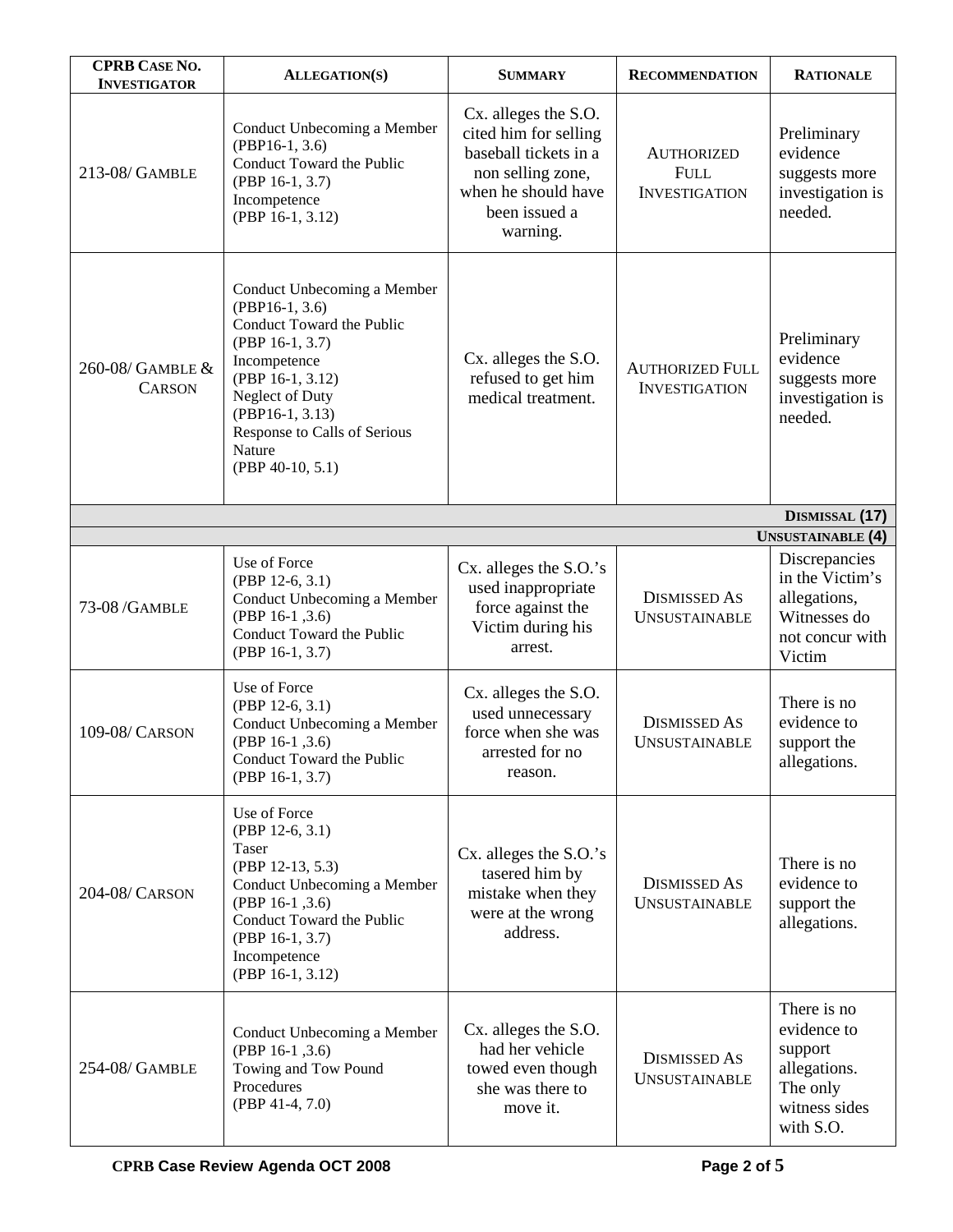| <b>CPRB CASE NO.</b><br><b>INVESTIGATOR</b> | <b>ALLEGATION(S)</b>                                                                                                                                                                                                                                                                | <b>SUMMARY</b>                                                                                           | <b>RECOMMENDATION</b>                   | <b>RATIONALE</b>                                                              |
|---------------------------------------------|-------------------------------------------------------------------------------------------------------------------------------------------------------------------------------------------------------------------------------------------------------------------------------------|----------------------------------------------------------------------------------------------------------|-----------------------------------------|-------------------------------------------------------------------------------|
|                                             |                                                                                                                                                                                                                                                                                     |                                                                                                          |                                         | <b>UNFOUNDED</b> (13)                                                         |
| 134-08/BRIDGETT                             | Conduct Unbecoming a Member<br>$(PBP16-1, 3.6)$<br>Conduct Toward the Public<br>(PBP 16-1, 3.7)<br>Truthfulness<br>(PBP 16-1, 3.19)<br>Warrantless Search & Seizure<br>(PBP 45-2, 4.0)                                                                                              | Cx. alleges the S.O.'s<br>entered his home to<br>harass him.                                             | <b>DISMISSED AS</b><br><b>UNFOUNDED</b> | Evidence<br>supports the<br>S.O.'s followed<br>appropriate<br>procedures.     |
| 156-08/ CARSON                              | Conduct Unbecoming a Member<br>(PBP 16-1, 3.6)<br>Conduct toward the Public,<br>(PBP 16-1, 3.7)<br>Neglect of Duty<br>(PBP16-1, 3.13)<br>Truthfulness<br>(PBP 16-1, 3.19)<br>Warrantless Searches & Seizures<br>(PBP 45-2, 7.7 and 10.2)<br><b>False Report</b><br>(PBP 62-1, 2.10) | Cx. alleges the S.O.'s<br>fired guns and<br>illegally searched her<br>home.                              | <b>AUTHORIZED</b><br><b>SUSPENSION</b>  | Additional<br>research time is<br>required.                                   |
| 168-08/BRIDGETT                             | Conduct Unbecoming a Member<br>$(PBP16-1, 3.6)$<br>Conduct Toward the Public<br>(PBP 16-1, 3.7)<br>Incompetence<br>(PBP 16-1, 3.12)                                                                                                                                                 | Cx. alleges the S.O.<br>cited him for parking<br>by a fire hydrant<br>when he parked in<br>loading zone. | <b>DISMISSED AS</b><br><b>UNFOUNDED</b> | Evidence<br>supports the<br>S.O. followed<br>appropriate<br>procedures.       |
| 179-08/ CARSON                              | Conduct Unbecoming a Member<br>$(PBP16-1, 3.6)$<br>Neglect of Duty<br>(PBP16-1, 3.13)                                                                                                                                                                                               | Cx. alleges the S.O.<br>did not respond<br>properly to his noise<br>complaint.                           | <b>DISMISSED AS</b><br><b>UNFOUNDED</b> | Evidence<br>supports the<br>S.O. followed<br>appropriate<br>procedures.       |
| 182-08/ CARSON                              | Use of Force<br>(PBP 12-6, 3.1)<br>Conduct Unbecoming a Member<br>$(PBP16-1, 3.6)$<br>Truthfulness<br>(PBP 16-1, 3.19)<br><b>False Report</b><br>(PBP 62-1, 2.10)                                                                                                                   | Cx. alleges the S.O.<br>used unnecessary<br>force when he was<br>falsely arrested.                       | <b>DISMISSED AS</b><br><b>UNFOUNDED</b> | Evidence<br>supports the<br>Cx.'s<br>allegations<br>were false.               |
| 188-08/ CARSON                              | Use of Force<br>(PBP 12-6, 3.1)<br>Taser<br>(PBP 12-13, 5.3)<br>Conduct Unbecoming a Member<br>(PBP 16-1, 3.6)<br>Conduct Toward the Public<br>(PBP 16-1, 3.7)                                                                                                                      | Cx. alleges the S.O.'s<br>used excessive force<br>when he was<br>arrested.                               | <b>DISMISSED AS</b><br><b>UNFOUNDED</b> | Evidence does<br>not support the<br>allegations.                              |
| 205-08/ CARSON                              | Conduct Unbecoming a Member<br>(PBP 16-1, 3.6)<br>Towing and Tow Pound<br>Procedures<br>$(PBP 41-4, 7.0)$                                                                                                                                                                           | Cx. alleges the S.O.'s<br>towed his vehicle<br>illegally.                                                | <b>DISMISSED AS</b><br><b>UNFOUNDED</b> | Video evidence<br>supports the<br>S.O. followed<br>appropriate<br>procedures. |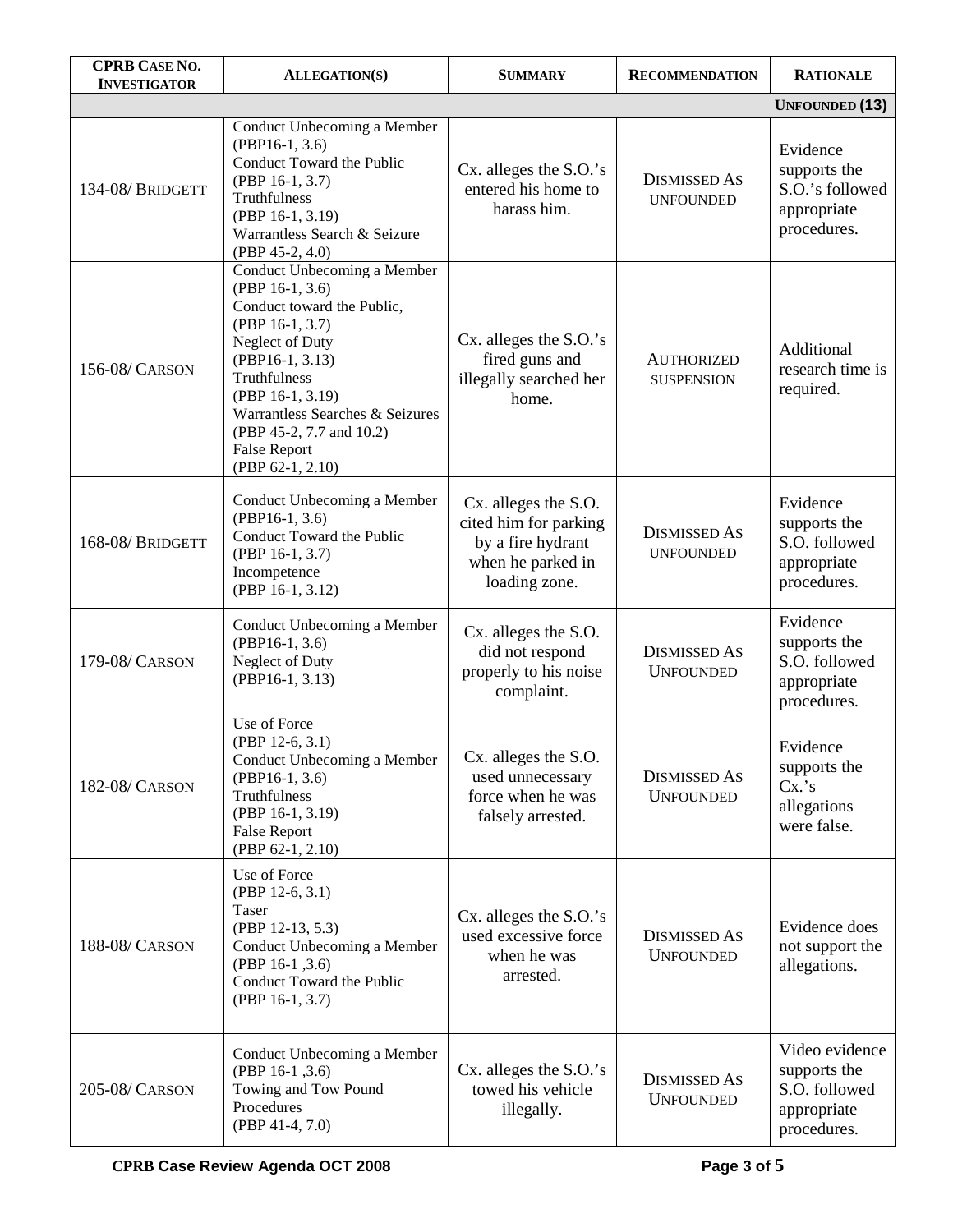| <b>CPRB CASE NO.</b> | <b>ALLEGATION(S)</b>                                                                                                                                                                                                                          | <b>SUMMARY</b>                                                                                                                       | <b>RECOMMENDATION</b>                                                                          | <b>RATIONALE</b>                                                                    |
|----------------------|-----------------------------------------------------------------------------------------------------------------------------------------------------------------------------------------------------------------------------------------------|--------------------------------------------------------------------------------------------------------------------------------------|------------------------------------------------------------------------------------------------|-------------------------------------------------------------------------------------|
| 218-08/ GAMBLE       | Conduct Unbecoming a Member<br>$(PBP16-1, 3.6)$<br>Conduct Toward the Public<br>(PBP 16-1, 3.7)<br>Use of Force<br>(PBP 12-6, 3.1)                                                                                                            | Cx. alleges the S.O.<br>acted inappropriate<br>during his DUI<br>related arrest.                                                     | <b>DISMISSED AS</b><br><b>UNFOUNDED</b>                                                        | Witness<br>statements do<br>not concur with<br>the allegations.                     |
| 223-08/ GAMBLE       | Conduct Unbecoming a Member<br>(PBP 16-1, 3.6)<br>Obedience to Orders/Laws<br>$(PBP 16-1, 3.1)$<br>Warrantless Search & Seizure<br>(PBP 45-2, 4.0)                                                                                            | Cx. alleges the S.O.<br>asked for his<br>identification.                                                                             | <b>DISMISSED AS</b><br><b>UNFOUNDED</b>                                                        | There is no<br>evidence or<br>witnesses to<br>support the<br>allegations.           |
| 226-08/ GAMBLE       | Conduct Unbecoming a Member<br>(PBP 16-1, 3.6)                                                                                                                                                                                                | Cx. alleges the S.O.<br>cause damage to his<br>rental property<br>during a SWAT raid.                                                | <b>DISMISSED AS</b><br><b>UNFOUNDED</b><br>(EXECUTIVE<br>DIRECTOR'S<br><b>RECOMMENDATION</b> ) | There is no<br>evidence or<br>witnesses to<br>support the<br>allegations.           |
| 232-08/ CARSON       | Use of Force<br>(PBP 12-6, 3.1)<br>Taser<br>(PBP 12-13, 5.3)<br>Conduct Unbecoming a Member<br>(PBP 16-1, 3.6)<br>Conduct Toward the Public<br>(PBP 16-1, 3.7)<br>Truthfulness<br>(PBP 16-1, 3.19)<br><b>False Report</b><br>(PBP 62-1, 2.10) | Cx. alleges the S.O.<br>falsely arrested and<br>threatened him while<br>using excessive force<br>against him.                        | <b>DISMISSED AS</b><br><b>UNFOUNDED</b>                                                        | There is no<br>evidence to<br>support<br>allegations.<br>Witness sides<br>with S.O. |
| 238-08/ GAMBLE       | Conduct Unbecoming a Member<br>(PBP 16-1, 3.6)<br>Obedience to Orders/Laws<br>(PBP 16-1, 3.1)<br>Incompetence<br>(PBP 16-1, 3.12)                                                                                                             | Cx. alleges the S.O.<br>detained him when<br>he was open carrying<br>his weapon.                                                     | <b>DISMISSED AS</b><br><b>UNFOUNDED</b>                                                        | S.O. acted<br>within the City<br>Code at the<br>time.                               |
| 288-08/ CARSON       | Use of Force<br>(PBP 12-6, 3.1)<br>Taser<br>(PBP 12-13, 5.3)<br>Conduct Unbecoming a Member<br>(PBP 16-1, 3.6)<br>Conduct Toward the Public<br>(PBP 16-1, 3.7)<br>Truthfulness<br>(PBP 16-1, 3.19)<br><b>False Report</b><br>(PBP 62-1, 2.10) | Cx. alleges the S.O.<br>used excessive force<br>and added charges to<br>him while he was<br>being pursued for<br>stealing a vehicle. | <b>DISMISSED AS</b><br><b>UNFOUNDED</b>                                                        | Evidence<br>supports the<br>S.O. followed<br>appropriate<br>procedures.             |